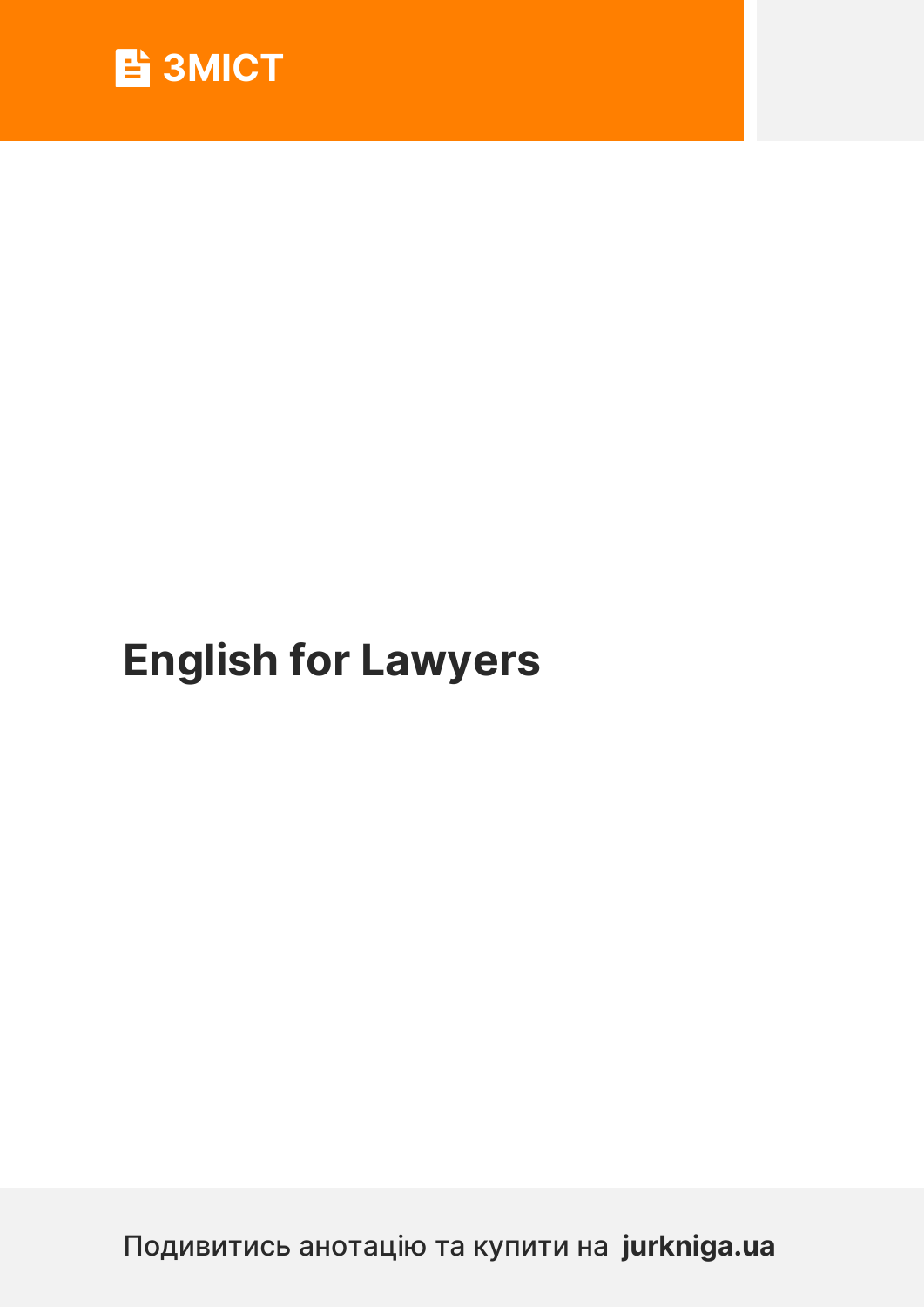## **Анотація**

Підручник «English for Lawyers» призначений для професійно орієнтованого усного і писемного спілкування. Містить інформацію про правові системи та судочинство України, Великої Британії та США, знайомить студентів з конституційним, адміністративним, міжнародним, кримінальним і цивільним правом, кримінальним і цивільним процесом цих країн.

Данный учебник позволит улучшить понимание и использование «юридического английского». С помощью разнообразных текстов юридической тематики вы изучите необходимую лексику, а также получите навыки чтения, письма и аудирования, которые необходимы для работы с юридическими материалами на практике.

В основе учебника «English for Lawyers» лежит программа английского языка для професионального общения, которая была разработана с целью формирования у студентов юридических специальностей языковых, письменных, социокультурных компетенций и навыков для повышения конкурентно способности на рынке юридического труда. Програма английского языка для юристов направлена на развитие общих навыков мышления, разрешения проблем, презентации идей, написания писем и т.д.

Учебник богат на многочисленные упражнения для развития лексики, граматики, фонетики. Для проверки полученых знаний учебник «English for Lawyers» содержит контрольные вопросы, диалоги и ситуации, которые возникают у юристов на практике.

Данный учебник идеально подходит как для практикующих юристов, так и для студентов юридических специальностей, которые хотят изучить "язык права" на английском языке.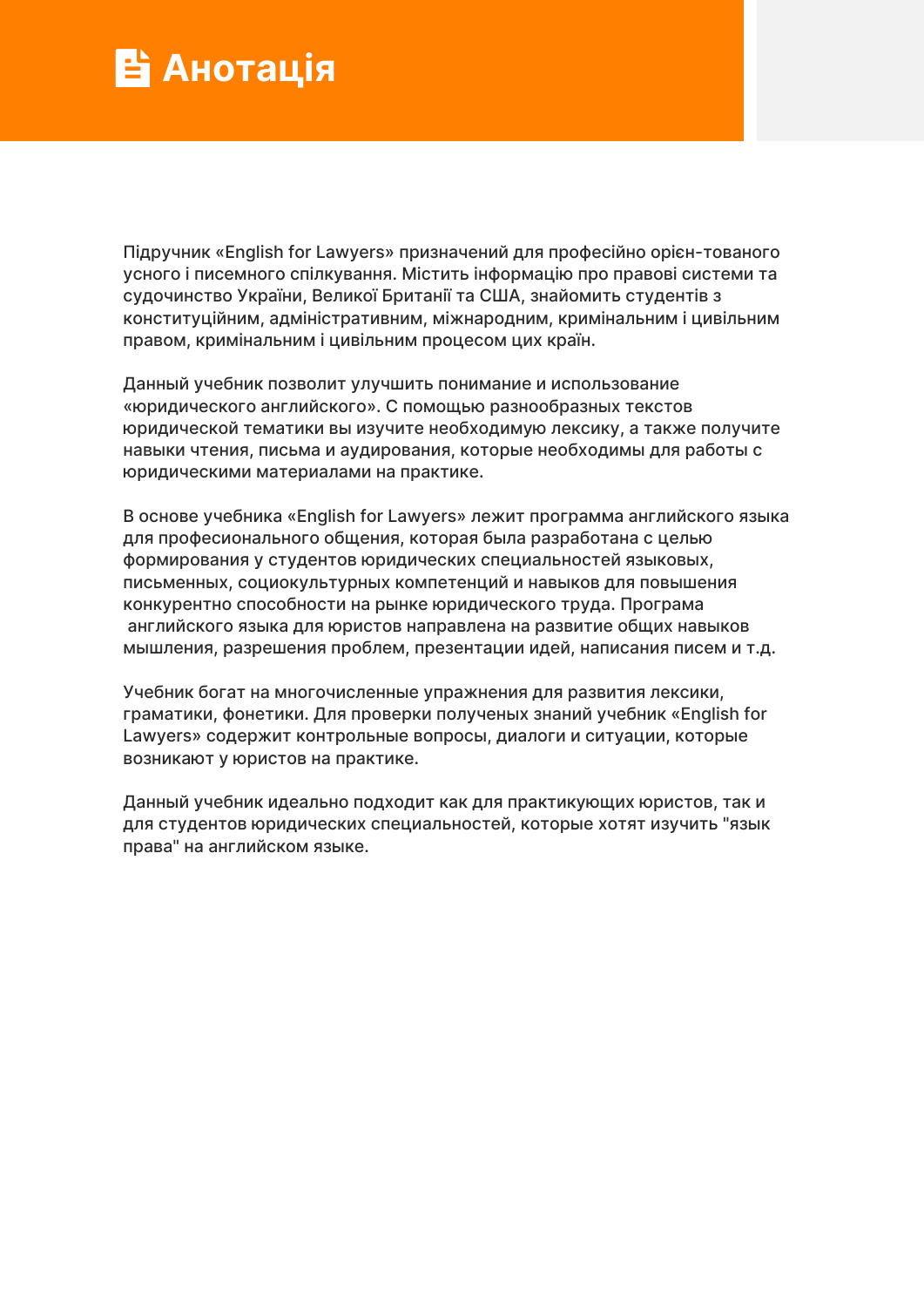#### Contents

#### PART I. Legal Systems

| Unit 1. Systems of Law                                  |  |
|---------------------------------------------------------|--|
|                                                         |  |
|                                                         |  |
| Unit 2. Evolution of Law: Historical Aspect             |  |
|                                                         |  |
|                                                         |  |
| <b>Unit 3. Sources of Modern Law</b>                    |  |
|                                                         |  |
|                                                         |  |
| Unit 4. Studying Law                                    |  |
|                                                         |  |
| Section 2. Training Lawyers in the UK and in the USA 59 |  |
| <b>Unit 5. Law and Lawyers</b>                          |  |
|                                                         |  |
|                                                         |  |
|                                                         |  |
|                                                         |  |

#### PART II. Constitutional and Administrative Law

| <b>Unit 1. Constitutional Law</b>                                           |  |
|-----------------------------------------------------------------------------|--|
|                                                                             |  |
|                                                                             |  |
| Unit 2. States, Statutes and Constitutions.                                 |  |
|                                                                             |  |
|                                                                             |  |
| Unit 3. Administrative Law                                                  |  |
|                                                                             |  |
|                                                                             |  |
| Unit 4. Administrative Proceedings                                          |  |
|                                                                             |  |
|                                                                             |  |
| <b>Unit 5. Local Authorities</b>                                            |  |
|                                                                             |  |
| Section 2. Local Authorities in Great Britain and in the United States  143 |  |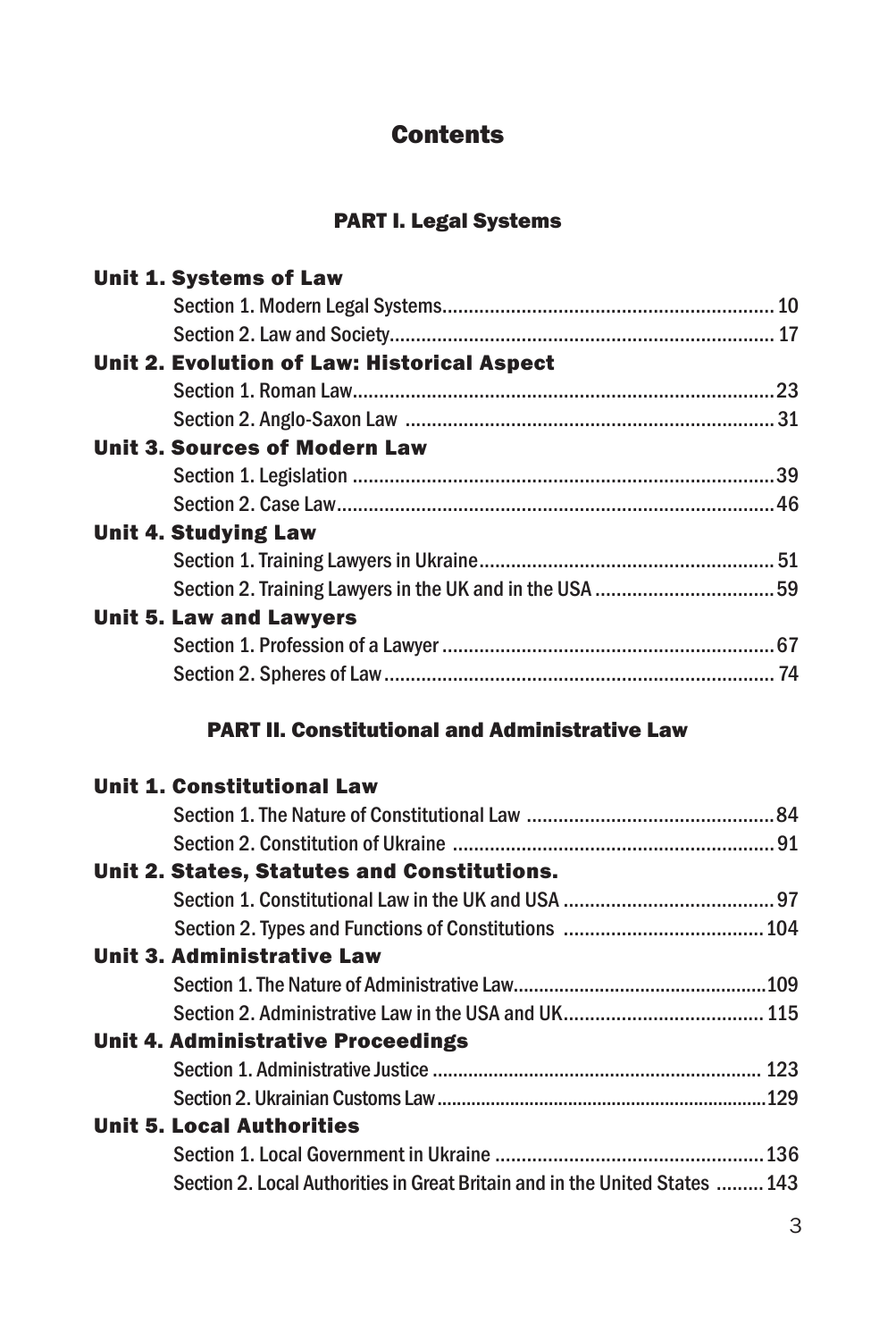#### PART III. Judicial Systems and Law Enforcement Bodies

| <b>Unit 1. Judiciary in Ukraine</b>                                  |  |
|----------------------------------------------------------------------|--|
|                                                                      |  |
| Section 2. Status and Role of Judges in Legal Proceedings  161       |  |
| Unit 2. Judiciary in the UK and USA                                  |  |
|                                                                      |  |
|                                                                      |  |
| <b>Unit 3. Lawyer</b>                                                |  |
|                                                                      |  |
| Section 2. Functions of Lawyers in Different Countries  195          |  |
| Unit 4. Review on Law-enforcing in Ukraine                           |  |
| Section 1. Ministry of the Interior. Security Service. Tax Police203 |  |
|                                                                      |  |
| Unit 5. Review on Law-Enforcement Agencies in the UK                 |  |
| and USA                                                              |  |
|                                                                      |  |
|                                                                      |  |
| <b>Part IV. Criminal Law and Criminal Proceedings</b>                |  |
| <b>Unit 1. Law of Crimes</b>                                         |  |
|                                                                      |  |
|                                                                      |  |
| <b>Unit 2. Crimes and Criminals</b>                                  |  |
|                                                                      |  |
|                                                                      |  |
| <b>Unit 3. Crime Investigation</b>                                   |  |

#### Section 1. Crime Investigation in Different Countries ................................269 Section 2. Investigators, Detectives. Identification Methods ..................... 276 Unit 4. Criminal Justice Section 1. Criminal Proceedings ...............................................................283 Section 2. Criminal Trial ...........................................................................296 Unit 5. Punishment Section 1. Types of Punishment ................................................................306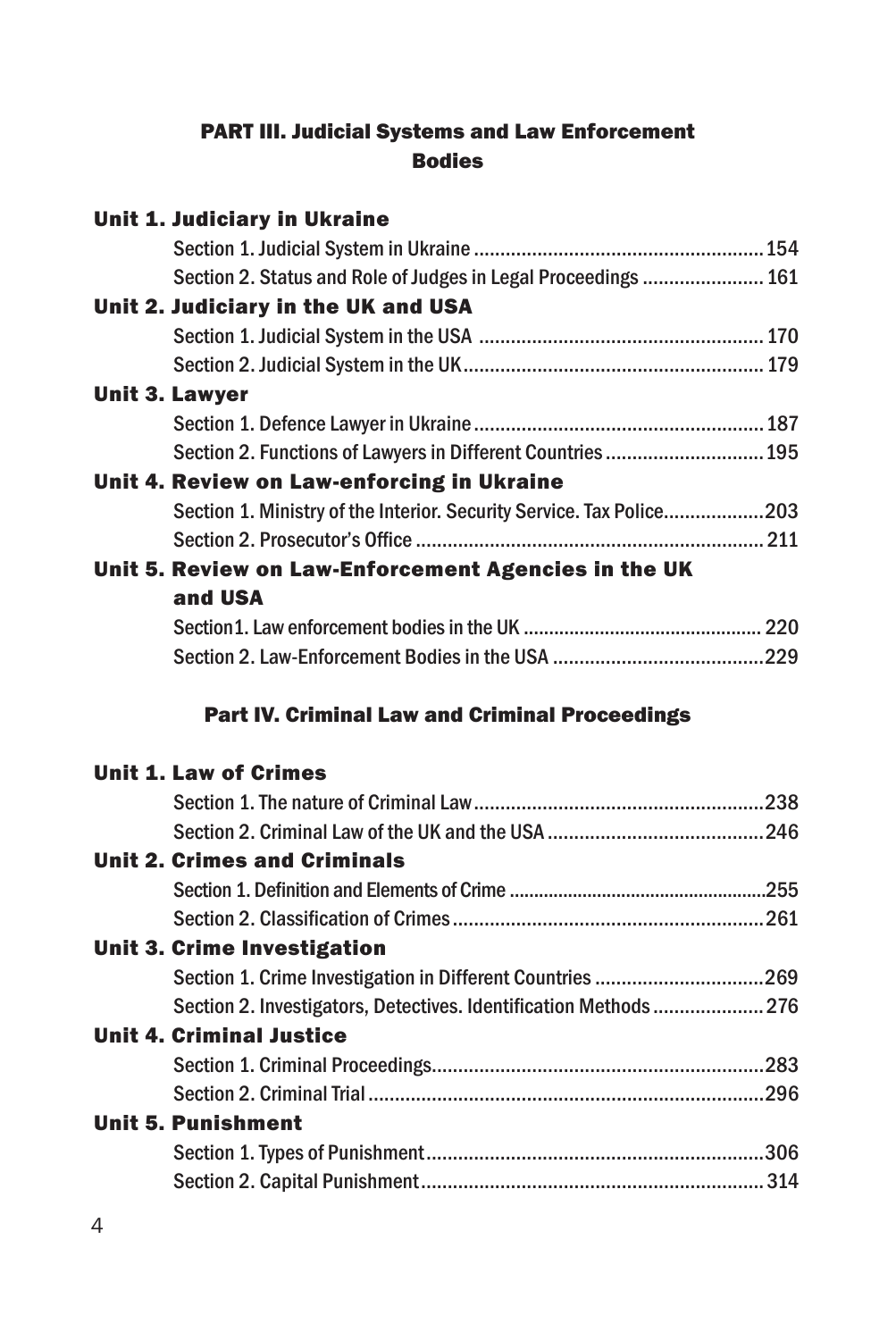#### Part V. Private Law

| <b>Unit 1. Civil Law</b>                                       |  |
|----------------------------------------------------------------|--|
|                                                                |  |
|                                                                |  |
| <b>Unit 2. Contract Civil Law and Intellectual Property</b>    |  |
|                                                                |  |
|                                                                |  |
| Unit 3. The Basic Aspects of Labour Law in Ukraine             |  |
|                                                                |  |
| Section 2. The Main Terms and Conditions of Employment         |  |
| (statutory rights of employee and employer)356                 |  |
| Unit 4. Protection of Employees                                |  |
| Section 1. Contract of Employment and Collective Bargaining363 |  |
|                                                                |  |
| <b>Unit 5. Environmental Law</b>                               |  |
|                                                                |  |
|                                                                |  |

#### PART VI. Civil Justice

| <b>Unit 1. Civil Procedure</b>    |                                                              |  |
|-----------------------------------|--------------------------------------------------------------|--|
|                                   |                                                              |  |
|                                   | Section 2. Parties and Legal Proceedings in Civil Cases 401  |  |
| <b>Unit 2. Appellate Review</b>   |                                                              |  |
|                                   |                                                              |  |
|                                   | Section 2. Appellate Court Powers and Procedures  415        |  |
|                                   | Unit 3. Fundamental Changes in Civil Procedure in the UK     |  |
|                                   |                                                              |  |
|                                   |                                                              |  |
| <b>Unit 4. Notary System</b>      |                                                              |  |
|                                   |                                                              |  |
|                                   |                                                              |  |
| <b>Unit 5. European Judiciary</b> |                                                              |  |
|                                   |                                                              |  |
|                                   | Section 2. European Commission for the Efficiency of Justice |  |
|                                   |                                                              |  |
|                                   |                                                              |  |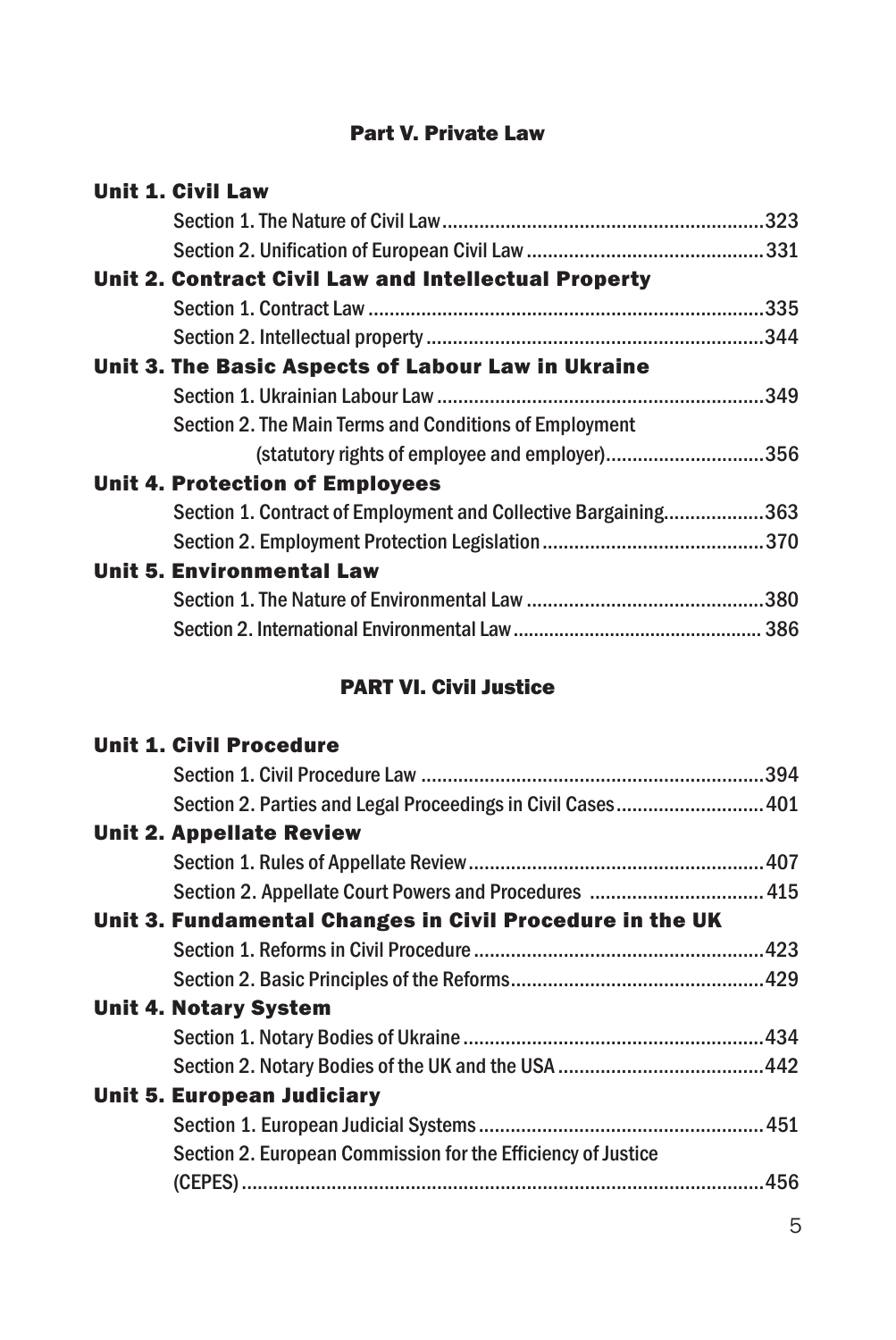#### PART VII. International and European Law

| <b>Unit 1. International Law</b>                                      |  |
|-----------------------------------------------------------------------|--|
|                                                                       |  |
|                                                                       |  |
| Unit 2. Human Rights Protection in the World and Ukraine              |  |
| Section 1. Beginning and Development of Law-International Cooperation |  |
|                                                                       |  |
| Section 2. Human Rights in the Constitution of Ukraine 486            |  |
| <b>Unit 3. European Human Rights Review</b>                           |  |
| Section 1. International and Regional Programs on Human Rights  491   |  |
|                                                                       |  |
| Unit 4. European Union: Institutional System                          |  |
|                                                                       |  |
|                                                                       |  |
| Unit 5. European Union: Law and Judiciary                             |  |
|                                                                       |  |
|                                                                       |  |
|                                                                       |  |
|                                                                       |  |
|                                                                       |  |
|                                                                       |  |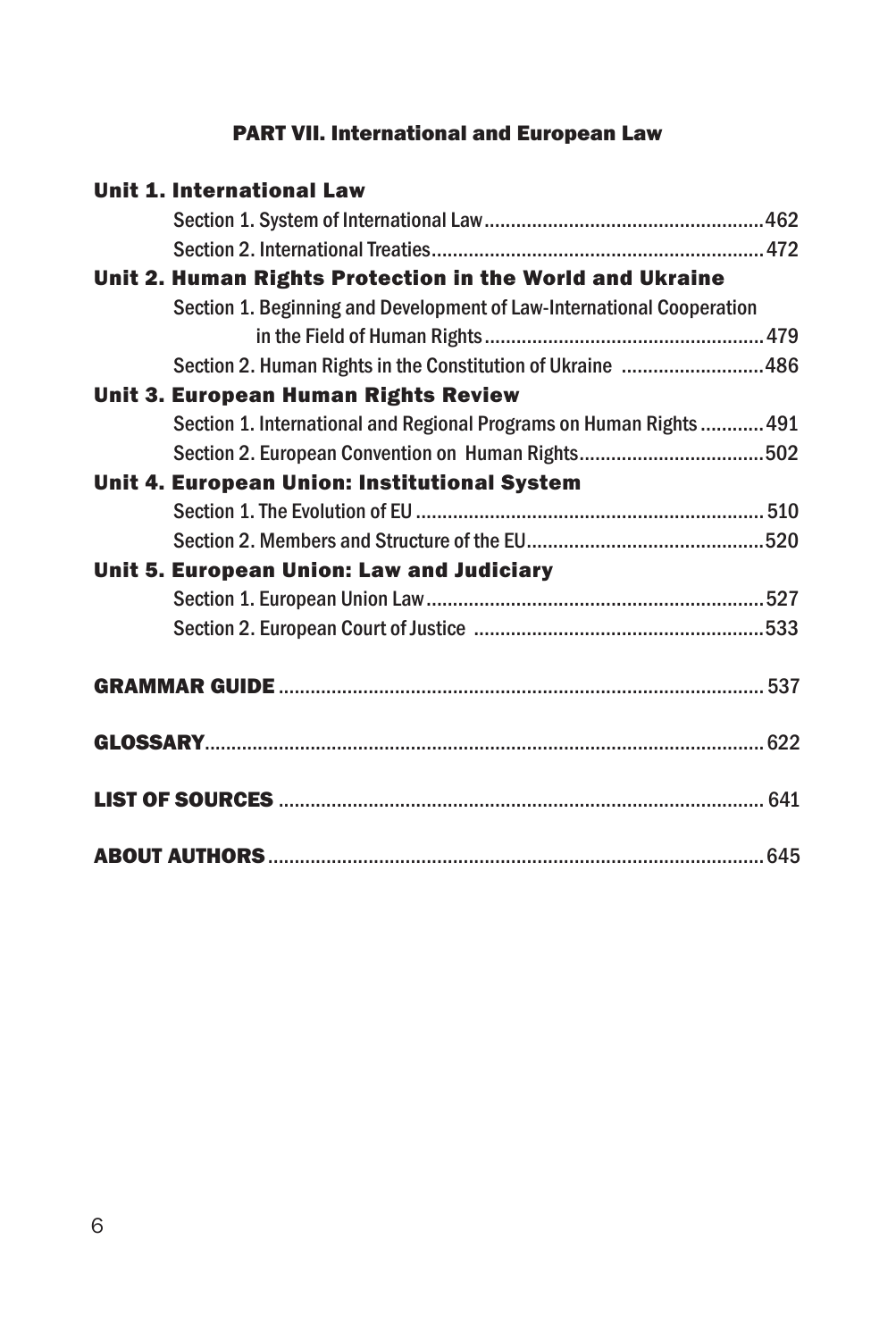## Книги, які можуть вас зацікавити



К[орпоративні спор](https://jurkniga.ua/korporativn-spori-komentar-sudovo-praktiki/?utm_source=pdf&utm_medium=referral&utm_campaign=pdf&utm_content=English+for+Lawyers)и. Коментар судової практики



З[акон України ''Пр](https://jurkniga.ua/zakon-ukrayini-pro-dorozhniy-rukh/?utm_source=pdf&utm_medium=referral&utm_campaign=pdf&utm_content=English+for+Lawyers)о дорожній рух''



А[двокатська технік](https://jurkniga.ua/advokatska-tekhnika-%28pidgotovka-do-procesu-i-metodiki-perekonannya%29/?utm_source=pdf&utm_medium=referral&utm_campaign=pdf&utm_content=English+for+Lawyers)а (підготовка до процесу і методики [переконання\)](https://jurkniga.ua/advokatska-tekhnika-%28pidgotovka-do-procesu-i-metodiki-perekonannya%29/?utm_source=pdf&utm_medium=referral&utm_campaign=pdf&utm_content=English+for+Lawyers)



З[акон України «Пр](https://jurkniga.ua/zakon-ukrayini-pro-tovaristva-z-obmezhenoyu-ta-dodatkovoyu-vidpovidalnistyu/?utm_source=pdf&utm_medium=referral&utm_campaign=pdf&utm_content=English+for+Lawyers)о товариства з обмеженою та додатковою [відповідальністю»](https://jurkniga.ua/zakon-ukrayini-pro-tovaristva-z-obmezhenoyu-ta-dodatkovoyu-vidpovidalnistyu/?utm_source=pdf&utm_medium=referral&utm_campaign=pdf&utm_content=English+for+Lawyers)



З[акони України "Пр](https://jurkniga.ua/zakoni-ukrayini-pro-operativno-rozshukovu-diyalnist-pro-organizaciyno-pravovi-osnovi-borotbi-z-organizovanoyu-zlochinnistyu/?utm_source=pdf&utm_medium=referral&utm_campaign=pdf&utm_content=English+for+Lawyers)о оперативно-розшукову діяльність", ''Про організаційно-правові [основи боротьби з](https://jurkniga.ua/zakoni-ukrayini-pro-operativno-rozshukovu-diyalnist-pro-organizaciyno-pravovi-osnovi-borotbi-z-organizovanoyu-zlochinnistyu/?utm_source=pdf&utm_medium=referral&utm_campaign=pdf&utm_content=English+for+Lawyers) [організованою](https://jurkniga.ua/zakoni-ukrayini-pro-operativno-rozshukovu-diyalnist-pro-organizaciyno-pravovi-osnovi-borotbi-z-organizovanoyu-zlochinnistyu/?utm_source=pdf&utm_medium=referral&utm_campaign=pdf&utm_content=English+for+Lawyers) [злочинністю](https://jurkniga.ua/zakoni-ukrayini-pro-operativno-rozshukovu-diyalnist-pro-organizaciyno-pravovi-osnovi-borotbi-z-organizovanoyu-zlochinnistyu/?utm_source=pdf&utm_medium=referral&utm_campaign=pdf&utm_content=English+for+Lawyers)''



Оп[еративно-розшук](https://jurkniga.ua/operativno-rozshukova-diyalnist-dlya-pidgotovki-do-ispitiv-/?utm_source=pdf&utm_medium=referral&utm_campaign=pdf&utm_content=English+for+Lawyers)ова діяльність. Навчальний посібник для [підготовки до іспитів](https://jurkniga.ua/operativno-rozshukova-diyalnist-dlya-pidgotovki-do-ispitiv-/?utm_source=pdf&utm_medium=referral&utm_campaign=pdf&utm_content=English+for+Lawyers)

### Перейти до галузі права **Іноземна мова для юристів**